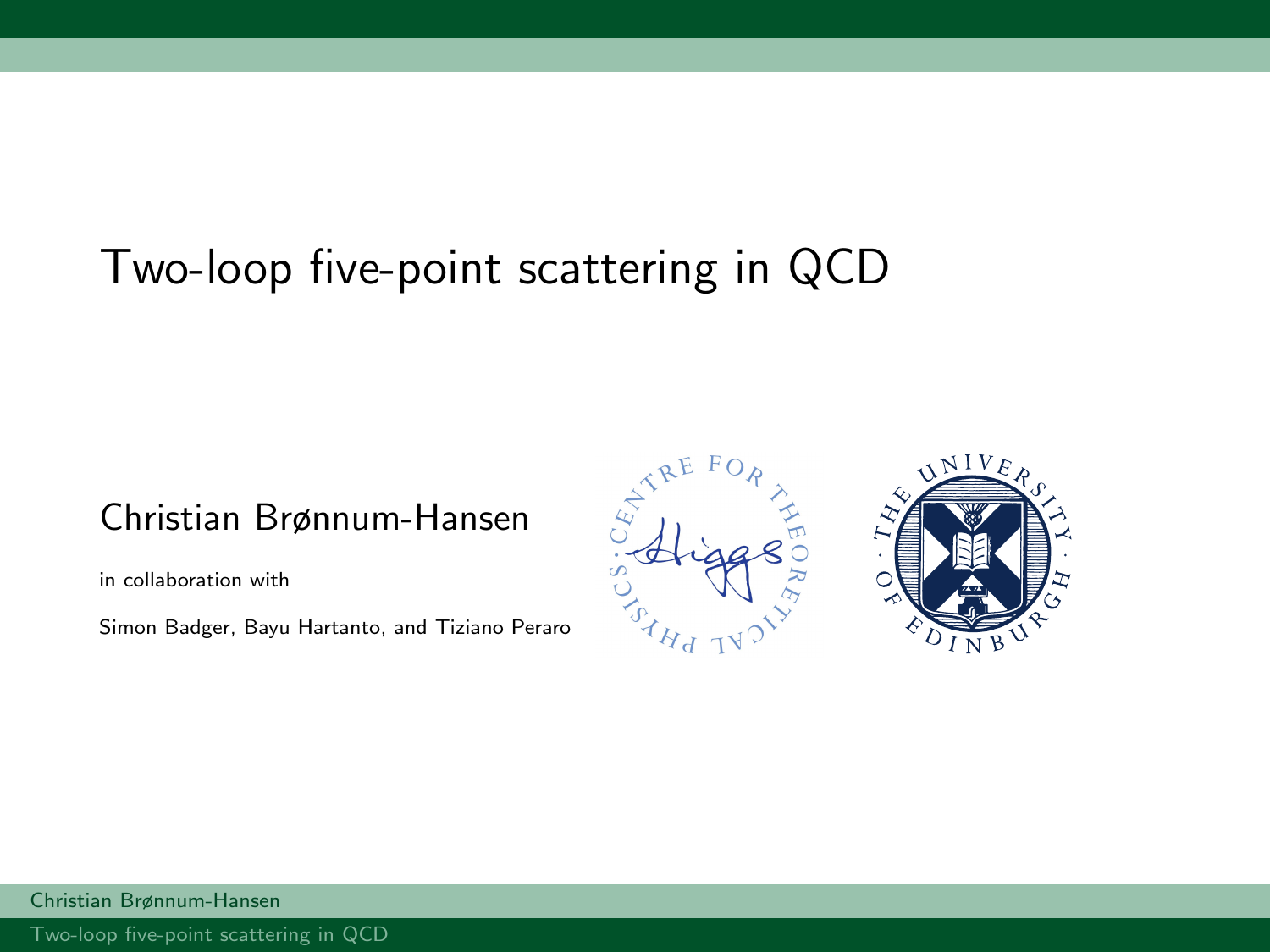$$
A^{(2)}(1,2,3,4,5) = \int [dk_1][dk_2] \sum_{\tau} \frac{\Delta_{\tau}(\{k\},\{p\})}{\prod_{\alpha \in \tau} D_{\alpha}} \qquad (1)
$$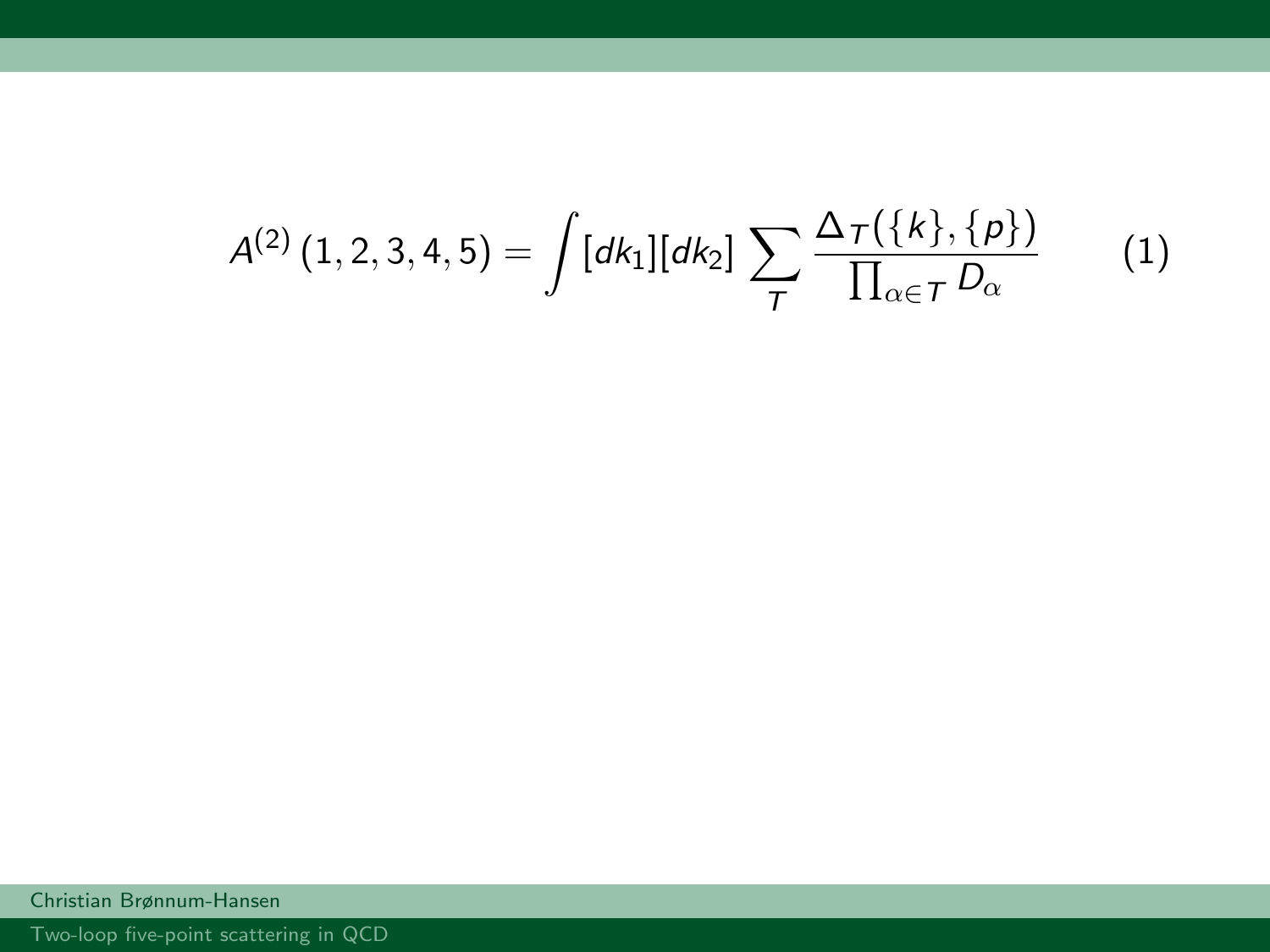$$
A^{(2)}(1,2,3,4,5) = \int [dk_1][dk_2] \sum_{\tau} \frac{\Delta_{\tau}(\{k\},\{p\})}{\prod_{\alpha \in \tau} D_{\alpha}} \qquad (1)
$$

$$
\Delta\left(\sum f_{\alpha}\right) = \text{Cut}\left(\sum f_{\alpha}\right) = \sum_{\text{internal states}} \prod_{\tau} \Delta_3(\{k\},\{p\}) \qquad (2)
$$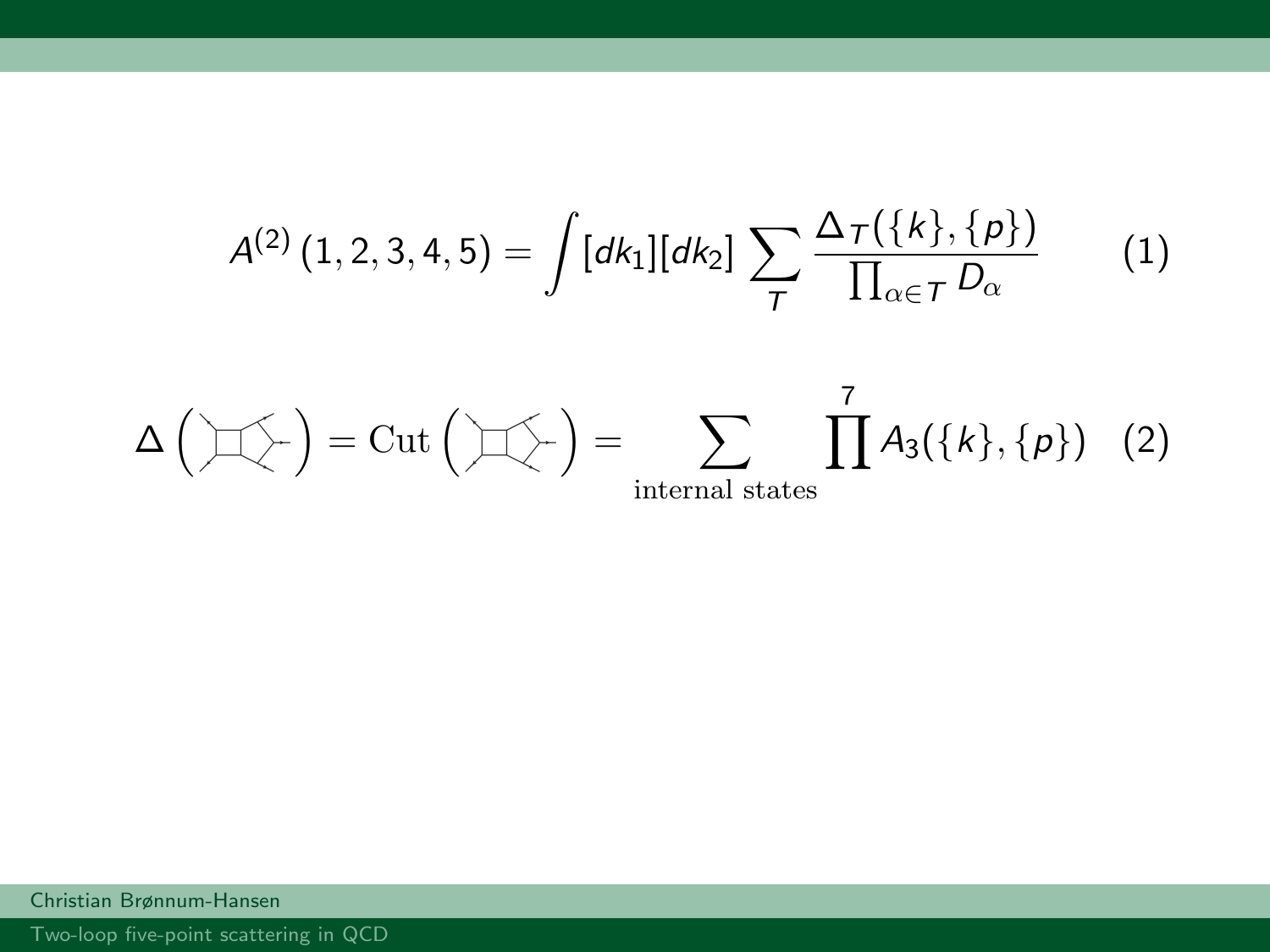$$
A^{(2)}(1,2,3,4,5) = \int [dk_1][dk_2] \sum_T \frac{\Delta_T(\lbrace k \rbrace, \lbrace p \rbrace)}{\prod_{\alpha \in T} D_{\alpha}} \qquad (1)
$$

$$
\Delta\left(\Box\left(\bigstar\right) = \text{Cut}\left(\Box\left\langle\bigstar\right\rangle\right) = \sum_{\text{internal states}} \prod_{\text{states}}^7 A_3(\lbrace k \rbrace, \lbrace p \rbrace) \quad (2)
$$

$$
\Delta\left(\mathbb{D}\left(\text{mod}\;+\frac{\Delta\left(\text{mod}\;}{D_{\text{off-shell}}}\right)\right) = \text{Cut}\left(\text{mod}\;+\right) \tag{3}
$$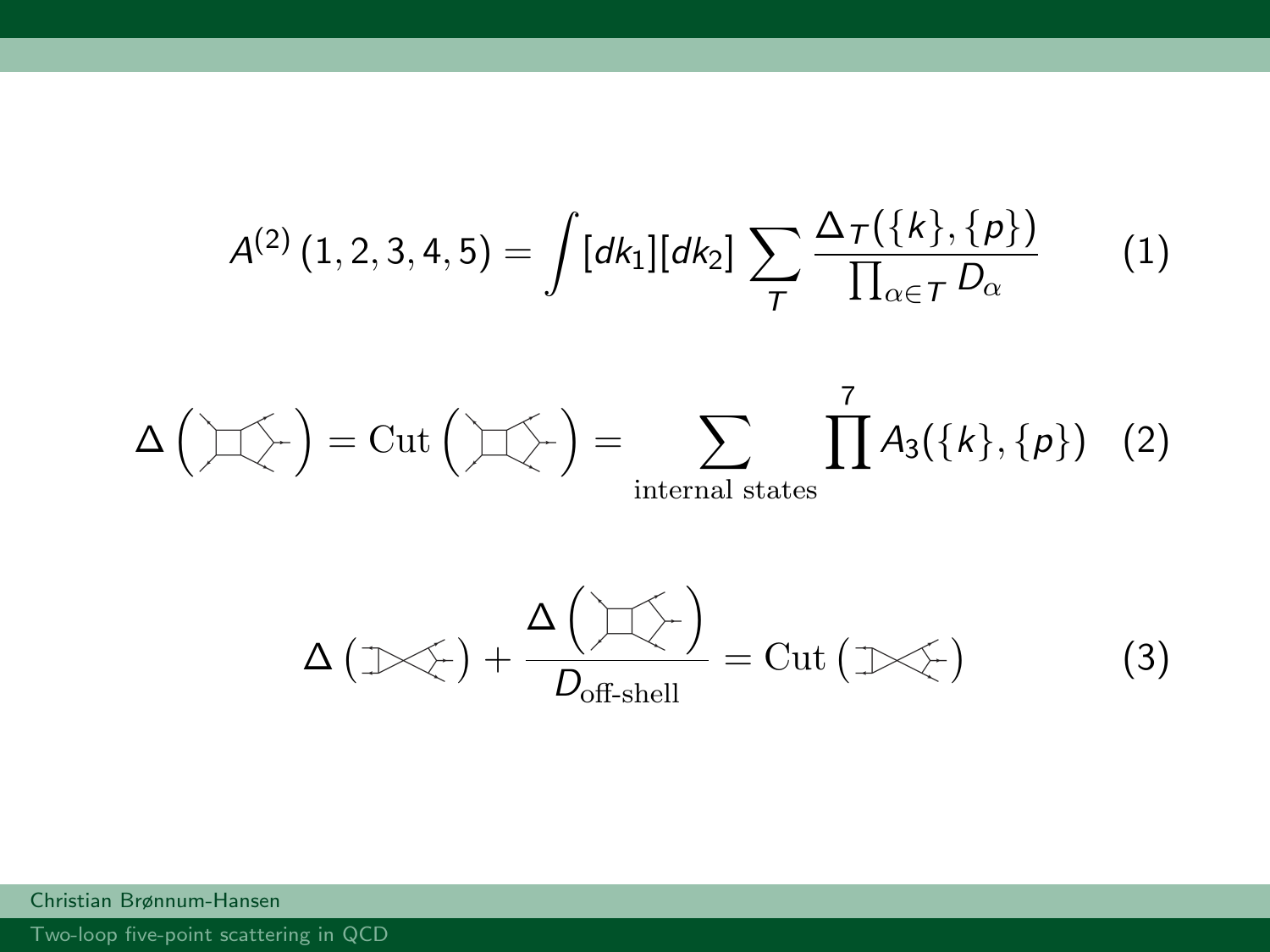



[Two-loop five-point scattering in QCD](#page-0-0)